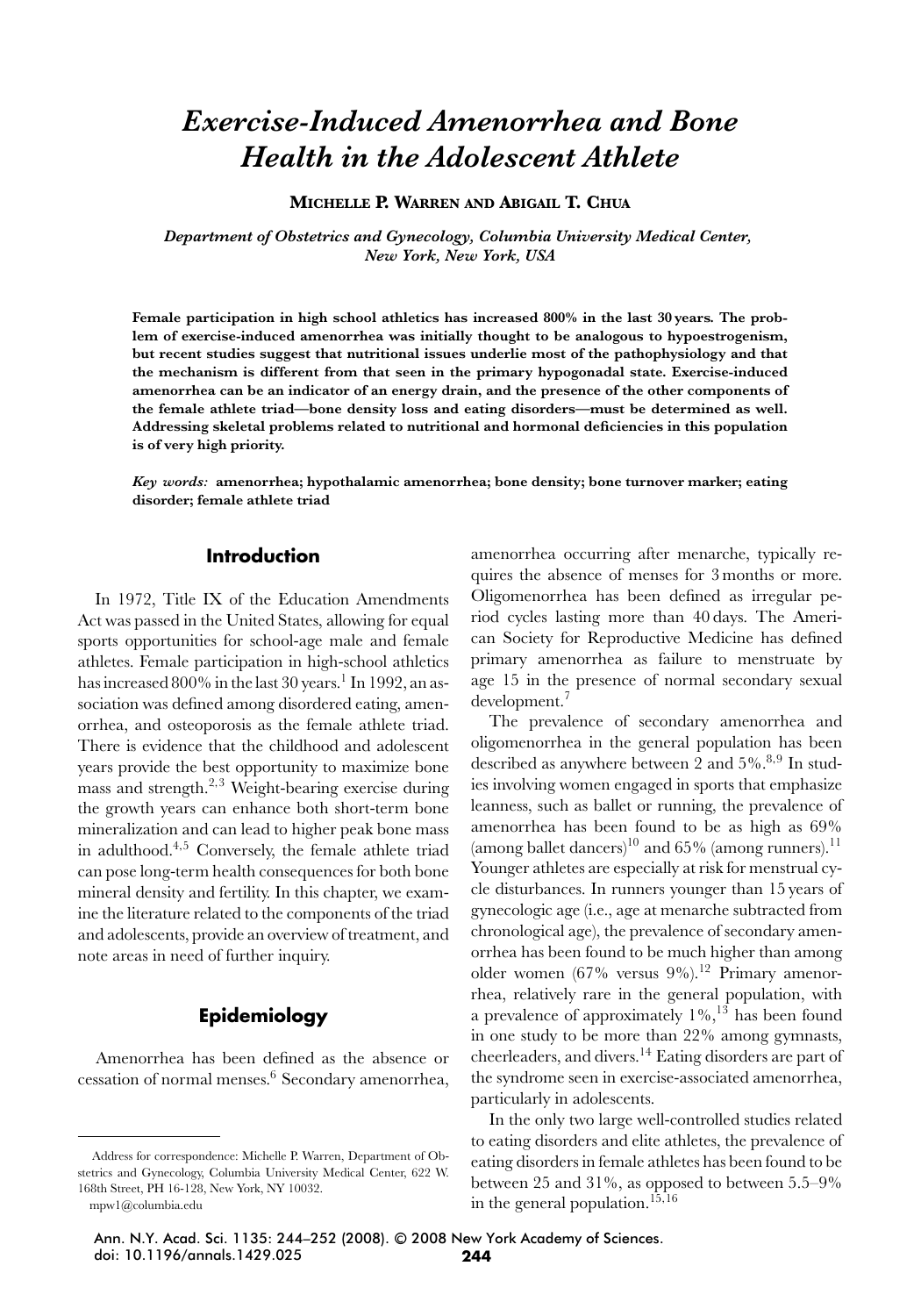## **The Female Athlete Triad**

The link between energy availability and menstrual status was further elaborated in 1992, when the association of disordered eating, amenorrhea, and osteoporosis was formally defined as the female athlete triad.<sup>17</sup>*,*<sup>18</sup> A position stand was published in 1997 by the American College of Sports Medicine,<sup>19</sup> and an updated position stand was issued in 2007, providing a review of the research and recommendations for screening, diagnosis, treatment, and prevention of the triad.<sup>20</sup> The female athlete triad specifically refers to the clinical syndrome of amenorrhea, eating disorders, and osteoporosis.

Prior to the 1997 position stand, much work had previously been done associating exercise-induced amenorrhea with osteoporosis $2^{1-25}$  and anorexia with osteoporosis. $26-30$  Loss of bone mineral density has also been documented in young women suffering from stressor weight loss–induced hypothalamic amenorrhea31 and ovulatory dysfunction.<sup>32</sup> A direct relationship between amenorrhea and fractures and stress fractures in young, exercising women has been demonstrated.<sup>33</sup>

# **Mechanism of Relationship between Energy Drain and Amenorrhea**

In 1980, the first study linking menstrual disorders in dancers and energy drain was published.<sup>34</sup> Since then multiple studies have documented this relationship between energy drain in athletes and menstrual disorders.18–20*,*24*,*35–39 Amenorrhea is caused by disruptions in the normal signaling processes between the hypothalamus and the pituitary gland. Normal functioning of the reproductive system requires pulsatile release of GnRH from neurons of the hypothalamus and pulsatile release of LH from the pituitary. Irregular and infrequent LH pulsatility can suppress normal ovarian function, including follicular development, ovulation, and luteal function.

In a study of 29 regularly menstruating, inactive young women of normal body weight, investigators measured LH pulsatility after manipulating energy availability, defined as the difference between caloric intake and output.35 Study subjects were randomized to restricted energy availability treatments (10, 20, and 30 kcal/kg lean body mass [LBM] per day) and underwent repeated trials in which diet and exercise were controlled for 5 days in the early follicular phase of the menstrual cycle. The study found that energy availability of 30 kcal/kg LBM per day had no affect on LH pulsatility, but below this benchmark LH pulse frequency decreased, while LH pulse amplitude increased. Study subjects with shorter luteal phases were most sensitive to the decrease in energy availability as shown by the disruption of their respective LH pulses. This study demonstrated the dependent relationship of LH pulsatility to energy availability.

In recent years, the hormone leptin has been credited as an important mediator between nutritional status and reproduction. Leptin is a hormone secreted by the adipose tissue, and physiological levels of leptin are known to be proportional to fat mass and to respond to changes in caloric intake. It has been previously shown that when energy availability is limited, physiological mechanisms reduce the energy used for many processes, including reproduction, in order to compensate.<sup>40</sup> Some researchers have posited that body fat levels must reach a certain critical level, and be maintained at that level in order for normal reproductive function to occur. The signals that integrate nutritional status, including body fat, energy availability, and leptin, have been increasingly studied.

Leptin levels have been shown to decrease during periods of short-term fasting, even before marked decreases of fat mass could occur.<sup>41</sup>*,*<sup>42</sup> One study showed a suppression of leptin levels disproportionate to the change in fat mass after only a 72-hour fasting period, and the rebound of leptin levels after rmetHULeptin administration.<sup>43</sup> It has been proposed that this demonstrated decrease in serum leptin levels may serve as a mechanism to promote survival over reproduction during periods of starvation, and that there is some threshold level of energy availability required for normal reproductive function.40

The importance of leptin as a reproductive mediator has been further supported by a pilot study of patients with amenorrhea. These study patients were diagnosed with hypothalamic amenorrhea due to low nutritional intake and/or high levels of exercise. The administration of leptin caused an increase in the mean and pulsatile LH levels of these patients, along with enlargement of the ovaries, an increase in the number and size of dominant follicles, and a rise in estradiol concentration. Most importantly a return of menses in 3 of 8 subjects was demonstrated. These increases occurred even though patients maintained their usual nutritional intake, exercise, and lifestyles.<sup>44</sup>

While the exact signaling process linking homeostasis and reproduction remains elusive, these recent studies have provided evidence that leptin plays an important role. One recent paper $45$  reported a 24-hour study of leptin, LH, and metabolic rate in a group of normal, menstruating women. The study found that leptin has a diurnal rhythm in ovulating women and that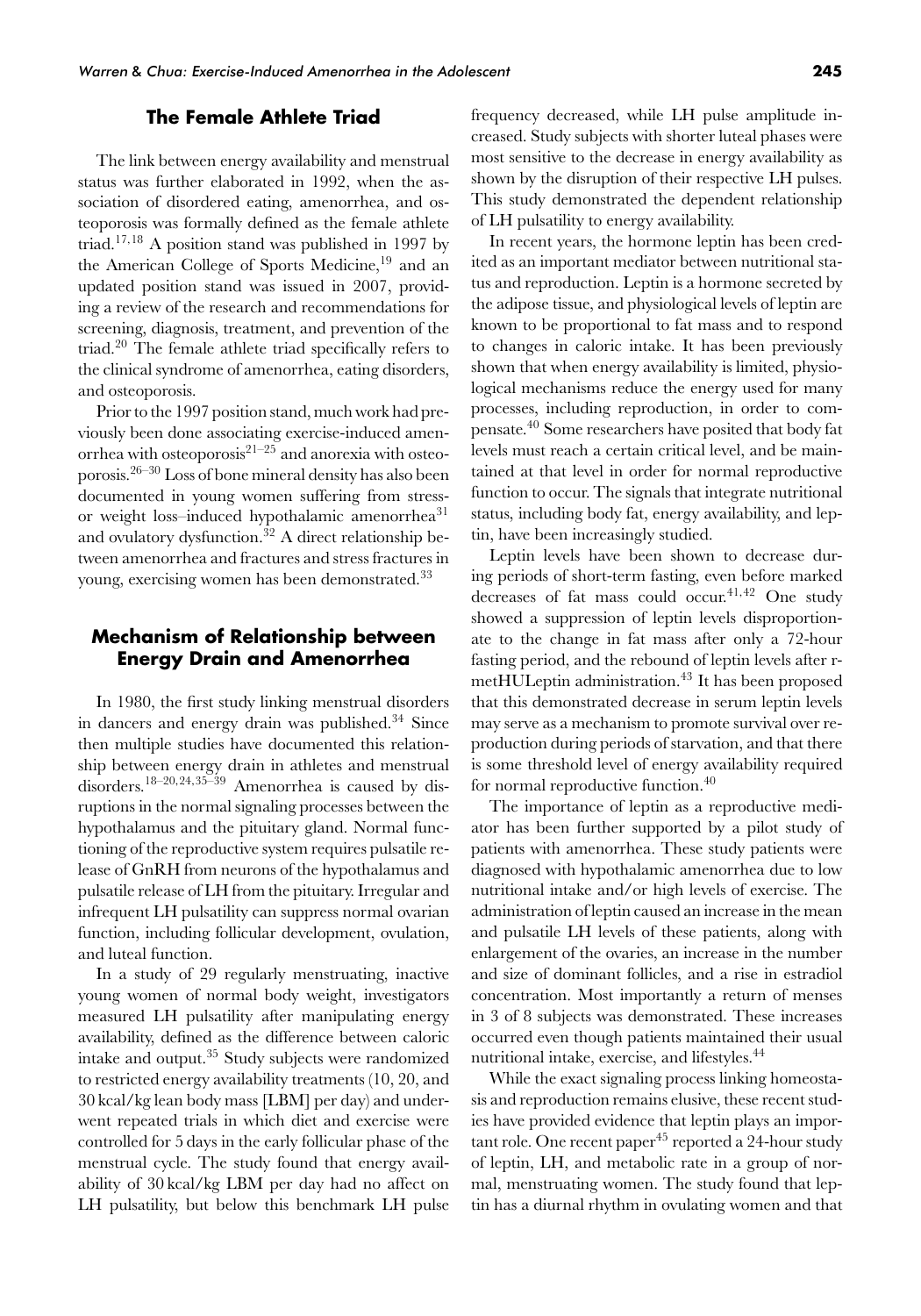the nightly leptin peak (roughly between 12 AM and 4 AM) correlates with a decrease in LH pulse frequency and an increase in LH pulse amplitude. A decrease in metabolic rate corresponds to these changes in LH pulse character. This suggests that in normal, ovulating women, the baseline levels of leptin correspond to fat stores; however, 24-hour, minute-to-minute leptin secretion may actually depend on the availability of oxidative fuels. The decrease in leptin levels seen in this cohort at night most likely corresponds also with low availability of oxidative fuels. In women with hypothalamic amenorrhea, these leptin patterns may be altered as a result of a lower amount of fat-store availability and may correspond with the leptin levels in fasting subjects.

Other studies suggest that the diurnal rhythm in leptin levels seen in normal, ovulating women is absent in amenorrheic athletes.46 Hypoleptinemia has been consistently observed in anorexia nervosa.<sup>47</sup> These findings support the importance of the link between energy drain and menstrual disturbance. Other neuropeptides may be involved. One study in exercising women of normal weight showed that ghrelin was a better discriminator in hypothalamic amenorrhea.<sup>48</sup>

# **Mechanism of Bone Loss and the Female Athlete Triad**

Knowledge of the mechanisms of bone loss is best understood by a review of the work on eating disorders. Bone turnover markers are an indirect measure of bone formation and bone breakdown. These markers can be measured in blood serum and in urine. Recent studies have shown that the pathophysiology underlying osteoporosis in hypothalamic amenorrhea is directly related to nutritional issues.<sup>49–51</sup>

Reduced bone formation has been found to be linked to both low BMI and estrogen deficiency.<sup>51</sup> In a group of amenorrheic distance runners with negative energy balance, reduced bone turnover was demonstrated, highlighting the potential link between body mass index, energy deficit, and hypothalamic dysfunc- $\frac{\text{tion}}{2}$ .

Similar changes in bone turnover have been reproduced in normal women under dietary restriction. In healthy women with restricted energy availability, a direct relationship between energy availability and bone turnover has been seen.<sup>52</sup> Recovery from anorexia is associated with increases in markers of bone formation, but elevated bone resorption does not decline until menses return. These findings indicate there may be a both a nutritional component affecting formation and an estrogen-related component affecting resorption.<sup>53</sup> These data suggest that estrogen deficiency alone cannot be the only cause of dysfunction in bone formation.

Uncoupling of markers of bone turnover also has been found in normal women undergoing nutritional restriction in an experimental situation. Depression in the concentrations of the markers of bone turnover osteocalcin and PICP (procollagen type I) concentrations occurred in a group of healthy exercising women who had restricted energy availability diets (all  $P < 0.05$ <sup>52</sup> Levels of PICP decreased linearly only with severe restriction (10, 20, and 30 kcal/kg LBM per day)  $(P < 10^{-6})$ , while osteocalcin levels decreased most significantly between 20 and 30 kcal/kg LBM per day  $(P < 0.05)$ . However, the indices of bone resorption showed an increase only at treatment levels below 10 kcal/kg LBM per day. These findings further elaborate the complexity of the relationship between energy availability and bone turnover and the uncoupling of bone formation and resorption.

Women with eating disorders often suffer from chronic energy deficit, and this group has been shown to have an increased risk of fracture compared to the general population. One study<sup>54</sup> found that for women with anorexia nervosa, the risk for all types of fractures compared with that of the general population was 2.6, for women with bulimia nervosa (BN) it was 1.4, and for women with eating disorders not otherwise specified (EDNOS) it was 1.8. Those with anorexia nervosa had a 5.3 increased risk of hip fracture compared to the general population. The authors concluded that suspicion of anorexia nervosa should be raised in a severely underweight young woman or girl without accompanying medical conditions who presents with a fracture sustained from a low-energy trauma, especially in sites such as the femoral neck, which is normally resistant to fracture.

Even many years after diagnosis of an eating disorder, women are at an increased risk of fracture. For women previously suffering from anorexia nervosa, a prolonged increase in fracture risk has been demonstrated as many as 10 years after diagnosis (incidence rate ratio: 1.98, 95% CI: 1.60–2.44).<sup>55</sup> A statistically significant increase in fracture risk was found before diagnosis in women suffering from bulimia nervosa (1.31, 95% CI: 1.04–1.64). EDNOS patients have been shown to have a significant increase in fracture risk before (1.39, 95% CI: 1.06–1.81) and after diagnosis (1.77, 95% CI: 1.25–2.51). These findings show the importance of long-term monitoring of the bone density of patients previously diagnosed with eating disorders.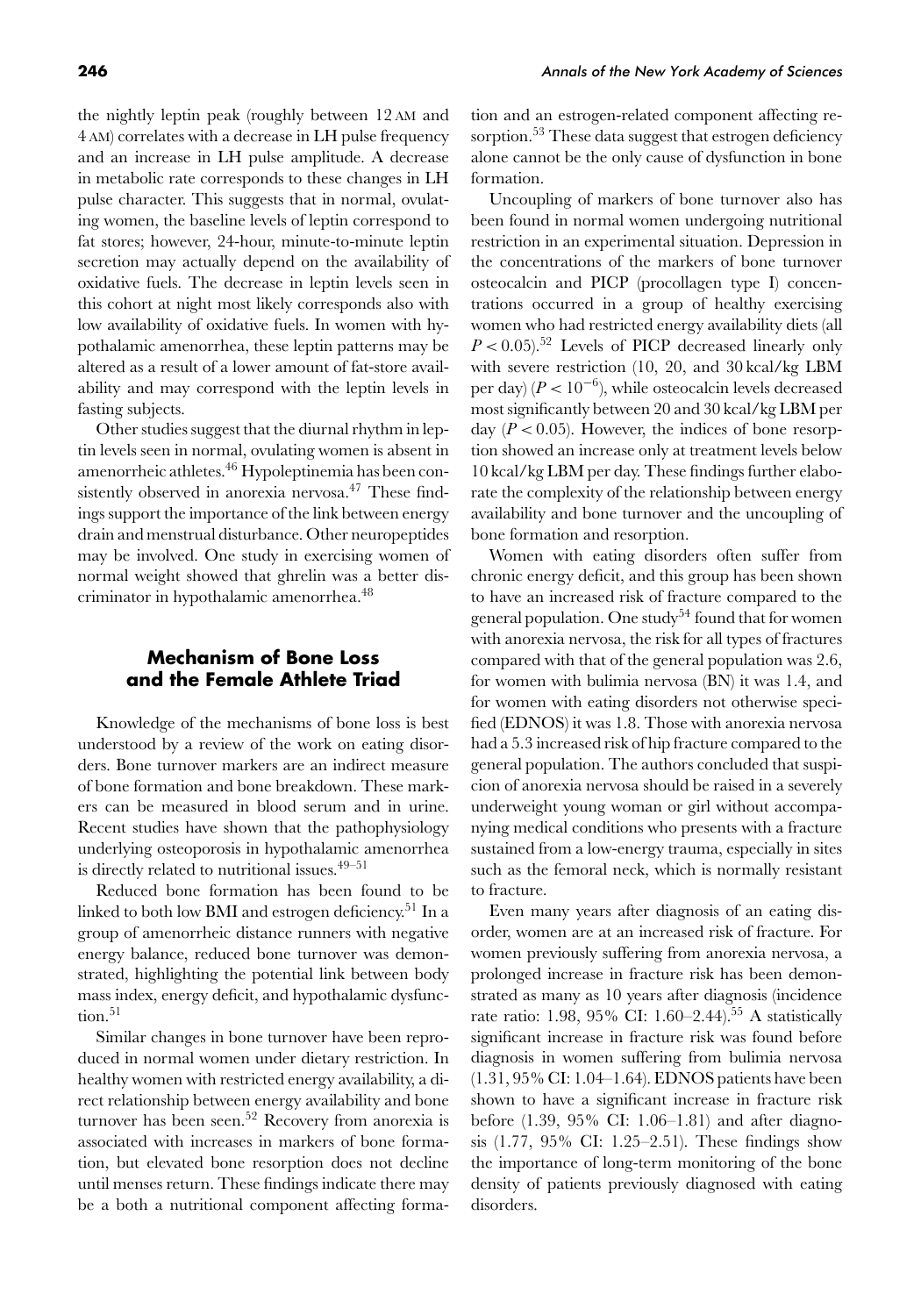|                        |                                    |                                                                                                                                                             |           | Bone mineral density |       |
|------------------------|------------------------------------|-------------------------------------------------------------------------------------------------------------------------------------------------------------|-----------|----------------------|-------|
| Model                  | Study                              | Rx(N)                                                                                                                                                       | Spine     | Hip                  | Total |
| Anorexia nervosa       | Klibanski et al. $(1995)^{70}$     | $0.625$ mg Premarin/5 mg Provera ( $N = 16$ ),<br>35 mcg EE $(N = 6)$ 18 months                                                                             | <b>NS</b> |                      |       |
| Anorexia nervosa       | Gordon <i>et al.</i> $(2002)^{71}$ | $20 \,\mathrm{mcg} \, \mathrm{EE} + 0.1 \,\mathrm{mg}$ levonogestrel 50 mg<br>$(N = 30)$                                                                    | NS        |                      |       |
|                        |                                    | Dehydroepiandrosterone $(N = 31)$                                                                                                                           | NS        |                      |       |
| Anorexia nervosa       | Grinspoon et al. $(2002)^{72}$     | $35 \text{~meg}$ EE $+0.4 \text{~mg}$ norethindrone<br>$(N = 15)$ , 30 mcg/kg rhIGF-1 $(N = 14)$ ,<br>$30 \,\text{mcg/kg}$ rfIGF-1 + $30 \,\text{mcg}$ EE + | <b>NS</b> | NS                   | NS    |
| Anorexia nervosa/EDNOS | Strokosch et al. $(2006)^{77}$     | 0.4 mg norethindrone $(N = 16)$<br>$180-250$ mcg norgestimate $+35$ mcg EE<br>$(N=53)$ 13-28 day cycles                                                     | NS        | NS                   |       |

**TABLE 1. Effect of hormonal treatment of anorexia nervosa on bone mineral density (randomized control trials)***<sup>a</sup>*

<sup>a</sup> Adapted from Liu and Lebrun.<sup>78</sup>

#### **TABLE 2. Hormone/oral contraceptive treatment of hypothalamic amenorrhea (randomized control trials)***<sup>a</sup>*

|                                              |                                     |                                                                                                                                                                                                                                            | Bone mineral density                 |        |                     |
|----------------------------------------------|-------------------------------------|--------------------------------------------------------------------------------------------------------------------------------------------------------------------------------------------------------------------------------------------|--------------------------------------|--------|---------------------|
| Model                                        | Study                               | Rx(N)                                                                                                                                                                                                                                      | Spine                                | Hip    | Total               |
| Hypothalamic<br>amenorrhea<br>and osteopenia | Warren <i>et al.</i> $(2005)^{66}$  | Norgestimate $180-250 \mu$ g/ethinyl estradiol<br>$35 \mu$ g ( $\mathcal{N} = 15$ ); oral contraceptive<br>double-blind placebo controlled                                                                                                 | 1.5% increase NS                     |        |                     |
| Hypothalamic<br>amenorrhea                   | Hergenroeder et al. $(1997)^{67}$   | $35 \mu$ g EE + 0.5-1 mg norethindrone<br>$(N=5)$ ; oral contraceptive 12 months                                                                                                                                                           | $5.4\%$ increase                     | $\sim$ | $1.1\%$<br>decrease |
| Hypothalamic<br>amenorrhea                   | Castelo-Branco et al. $(2001)^{68}$ | $30 \mu$ g EE+ 0.15 mg desogestrel ( $\mathcal{N} = 24$ )<br>$20 \mu$ g EE+ 0.15 mg desogestrel ( $\mathcal{N} = 22$ );<br>oral contraceptive                                                                                              | $2.4\%$ increase<br>$2.5\%$ increase |        |                     |
| Exercise-induced<br>amenorrhea               | Gibson et al. $(1999)^{79}$         | Estrogen-treated $(1 \text{ mg} \text{ estriol} + 2 \text{ mg})$<br>estradiol (days $1-12$ , 1 mg estriol $+2$ mg<br>$\text{estradiol} + l$ mg norethisterone acetate<br>(days 13–22), 0.5 mg estriol $+1$ mg<br>estradiol (days $23-28$ ) | NS                                   |        |                     |

<sup>a</sup> Adapted from Liu and Lebrun.<sup>78</sup>

#### **Treatment**

Several clinical guidelines have been published for the diagnosis and treatment of the triad disorders including eating disorders,56–59 amenorrhea,7*,*<sup>60</sup> and premenopausal osteoporosis.61–63 Practical guidelines also exist specifically for the management of amenorrhea in adolescent girls $^{64}$  and adolescent athletes. $^{65}$ Hormone replacement therapy is often used as treatment for hypothalamic amenorrhea; however, the clinical findings of the effect of both hormone replacement and oral contraceptives on bone mineral density (BMD) have been mixed. (TABLES 1 and 2). The best treatment is weight restoration and a decrease in exercise compatible with energy intake or an associated increase in caloric intake.<sup>53</sup> Very significant  $(6-$ 20%) increases in BMD occur with return of menses, increases that are much more significant than those achieved by treatment with pharmacologic agents (TABLE 3).

Lumbar spine BMD was found to increase in levels ranging from 1.5–5.4% in several randomized control studies of patients with hypothalamic amenorrhea treated with hormone replacement therapy/oral contraceptives (HRT/OCs) (TABLE 2).<sup>66–68</sup> Cohort studies have been mixed (TABLE 4).  $\!69}$ 

However, no trials on patients with anorexia nervosa have shown benefit to date.

For young women with anorexia nervosa and low BMD, no statistically significant increases in BMD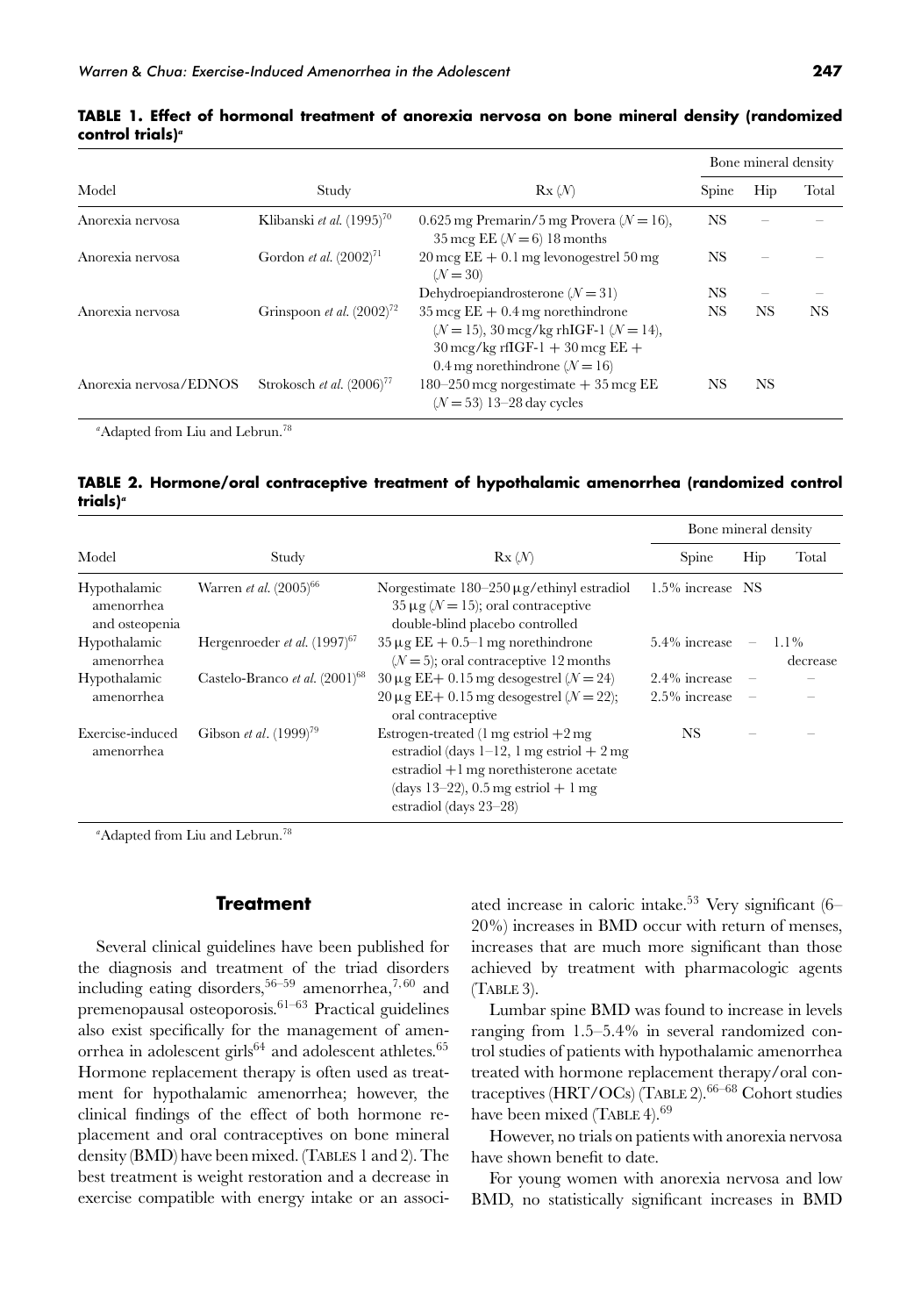| Study                              | Age $(yr)$    | Duration of study (BMI)                          | $%$ BMD increase Normalized $(N)$       |        | Fx                                                   |
|------------------------------------|---------------|--------------------------------------------------|-----------------------------------------|--------|------------------------------------------------------|
| Drinkwater (1986) <sup>21</sup>    | $26.7 - 27.9$ | 14.4 months $(1.9 \text{ kg of wt gain})$        | $6.3\%$                                 | No(9)  | Yes; injuries                                        |
| "Lindberg $(1987)^{80}$            | $28 - 30$     | 15 months (3% increase in body<br>weight)        | Spine: 6.6%                             | (7)    | Yes; stress fx                                       |
| Keen $(1997)^{81}$                 | $31.4 - 40.8$ | 6-10 years (BMI 20.3->20.5)                      | No change<br>reported as %<br>of normal | No(9)  | Yes: stress fx                                       |
| "Warren $(2002)^{82}$              | $22.4 - 24.4$ | 2 years (BMI $18.51 > 18.94$ )                   | Spine: 17%                              | No(7)  | Yes; stress fx of foot                               |
| "Warren $(2003)^{76}$              | $22 - 24$     | 2 years (BMI 18.8->19.2)                         | Spine: $11\%$                           | No(5)  | Yes; stress fx foot                                  |
| Zanker $(2004)^{83}$               | $24.8 - 36.9$ | 12 years (BMI 16.4->17.6,<br>$8.1\%$ kg wt gain) | 16.9%                                   | No(1)  | Stress fx tibia; rib fx'<br>on OCPs pubic<br>rami fx |
| Fredericson $(2005)^{84}$          | $22.9 - 30.8$ | 8 years (BMI 15.8->21.3)                         | Spine: $25%$                            |        |                                                      |
|                                    |               |                                                  | Hip: 19%                                | Yes(1) | Yes; stress fx of<br>femoral head                    |
| Miller <i>et al.</i> $(2006)^{85}$ | $18 - 40$     | 6–69 months (BMI 16.1–18.2)                      | Spine: $3.6\%$                          |        |                                                      |
|                                    |               |                                                  | Hip: $2.1\%$                            | No.    | Not stated                                           |

**TABLE 3. Hypothalamic amenorrhea and return of menses**

*a* Performed on same machine.

**TABLE 4. Oral contraceptive treatment of hypothalamic amenorrhea: effect on BMD***<sup>a</sup>*

| Study type  | No effect of OCs                      | Positive effect of $OCs(N)$                                                                                                                                                                           | Negative effect of OCs                                                                                                  |
|-------------|---------------------------------------|-------------------------------------------------------------------------------------------------------------------------------------------------------------------------------------------------------|-------------------------------------------------------------------------------------------------------------------------|
| Cohort      | Gremion et al. (2001)<br>$(n=9)^{86}$ | DeCree <i>et al.</i> (1988) <sup>87</sup> ( $\mathcal{N} = 7$ ); increase 9.5% in lumbar<br>spine BMD                                                                                                 |                                                                                                                         |
|             |                                       | Gulekli et al. (1994) <sup>69</sup> ( $\mathcal{N} = 85$ ); 2.1% increase in BMD<br>Haenggi et al. $(1994)^{88}$ ( $\mathcal{N} = 15$ ); 0.2-2.9% increase in<br>lumbar spine and Ward's triangle BMD |                                                                                                                         |
|             |                                       | Cumming <i>et al.</i> (1996) <sup>89</sup> ( $\mathcal{N} = 8$ ); 8.0% increase in<br>vertebral BMD; 2.1% increase in femoral BMD                                                                     |                                                                                                                         |
|             |                                       | Rickenlund <i>et al.</i> $(2004)^{90}$ ( $\mathcal{N} = 13$ ); 1.8% increase in<br>total BMD                                                                                                          |                                                                                                                         |
| Case report |                                       |                                                                                                                                                                                                       | Zanker <i>et al.</i> $(2004)^{83}$ $(n = 1)$ ; 9.8%<br>decrease in lumbar spine; $12.1\%$<br>decrease in proximal femur |

<sup>a</sup>Adapted from Liu and Lebrun.<sup>78</sup>

were shown in three randomized control trials examining the effect of hormone therapy on BMD of anorexic women.<sup>70–72</sup> These findings support the idea that patients with anorexia and hypothalamic amenorrhea will not have improvement in bone mineral density with oral contraceptive therapy alone. The findings related to the effects of recombinant human insulin growth factor-1 (rhIGF-1) therapy in combination with oral contraceptive pills (OCPs) only show a small benefit, whereas IGF-1 alone did not.<sup>72</sup>

Two studies<sup>73</sup>*,*<sup>74</sup> have investigated the effects of the use of bisphosphonates on anorectics with osteopenia. One study<sup>74</sup> found that daily treatment with 5 mg risedronate for 9 months resulted in an increase in AP spinal bone density of  $4.1 \pm 1.6\%$  at 6 months and  $4.9 \pm 1.0\%$  at 9 months of treatment. This same study found that bone resorption in these patients, as measured by a marker of bone turnover N-telopeptide (NTX), decreased 23.8% at one month and 29.6% at three months, from the high-normal to mid-normal range of young women. The differences in bone formation and bone resorption in this study were seen even after controlling for weight gain in the patients. Another study used alendronate, 10 mg daily for one year, in a similar patient population and found that while assignment to treatment group was important, increased BMI was the most important predictor for BMD increase.<sup>73</sup> Of the subjects who completed the study  $(n=29)$ , 51.7% were weight-restored  $(n=15)$ . The weight-restored patients demonstrated significant increases in both spine and hip BMD. At 1-year followup, BMD was significantly higher in subjects who experienced weight gain in comparison with those who remained at low weight  $(P = 0.002$ , femoral neck;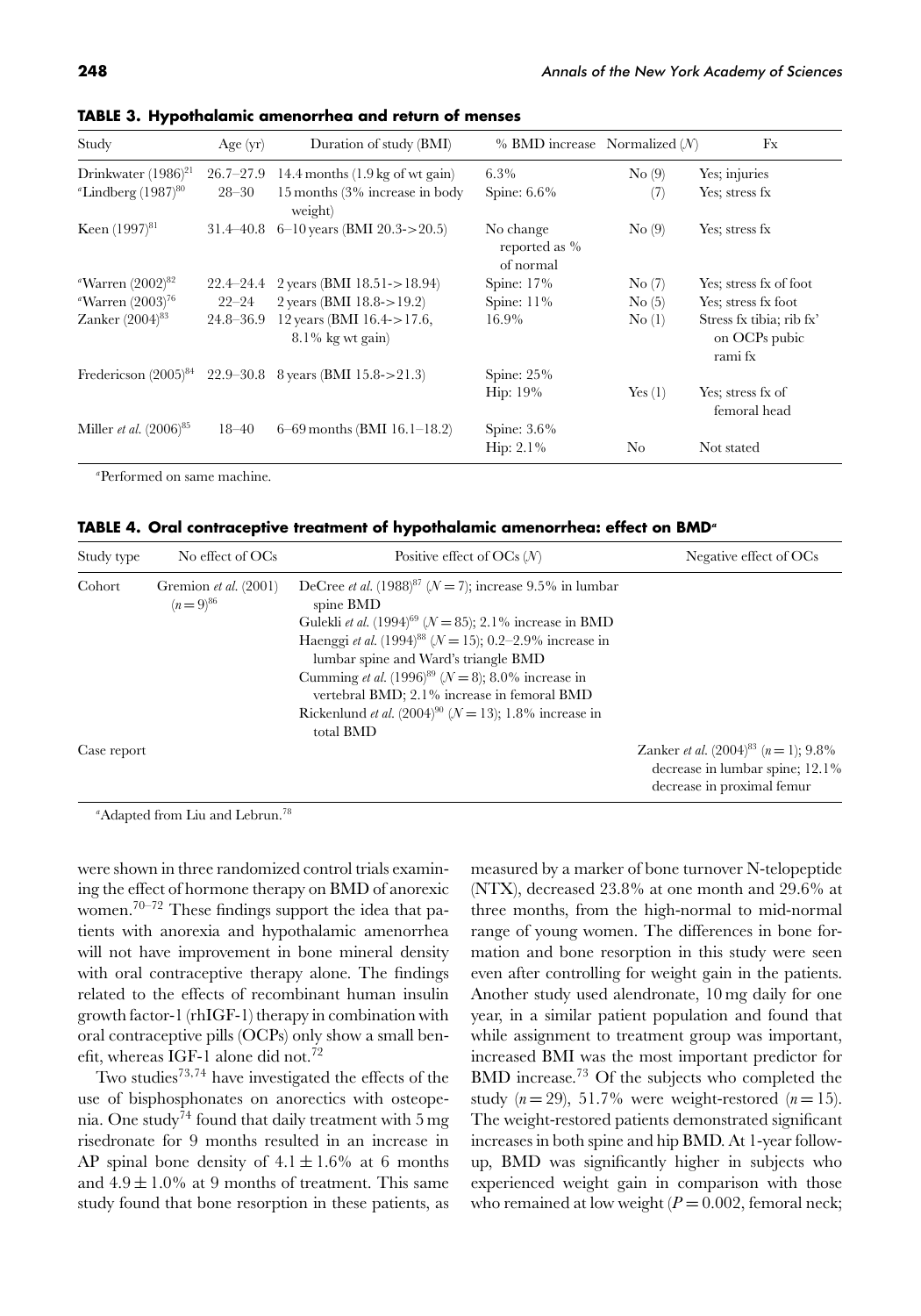$P = 0.04$ , lumbar spine). However use of these drugs is not approved for premenopausal women, and their long half-life in bone (up to 10 years) raises issues on possible effects on the developing fetus in women who may later become pregnant. Recommendations await the findings in women who have had this exposure, although no registry has been implemented at present. The onset and return of menses are powerful predictors of an increase in spine BMD (TABLE 3).<sup>75</sup>

It must be stressed that the osteopenia and osteoporosis experienced by young women with hypothalamic amenorrhea differ from the osteoporosis seen in post-menopausal women. In these young women with nutritionally restrictive diets and or energy drain, the normal response of bone to chronic weight-bearing stress is absent. In addition postmenopausal women who present with osteoporosis and osteopenia, estrogen replacement therapy can be appropriately used to reduce the risk of fracture and further bone demineralization. In young women with osteoporosis and osteopenia associated with hypothalamic amenorrhea, treatment of the estrogen deficiency is important only after nutritional rehabilitation of these patients has been established.<sup>53</sup> A stress fracture in a female adolescent athlete should be taken as a sign of an eating disorder.

Delayed menarche in young female athletes can also serve as a powerful fracture predictor.<sup>76</sup> Poor reproductive and nutritional health among these young women compromise bone mass accretion during a crucial period of development. Treatment of the underlying nutritional deficiencies in this group should be a priority, as the resolution of energy deficits can support the resumption of normal bone formation and the return of menses.

## **Areas for Future Research**

The physiology of the reproductive dysfunction and the bone loss in exercise-associated amenorrhea is incompletely understood, but overwhelming evidence suggests that energy homeostasis is linked by a central mechanism to reproduction and that an important integration of neuropeptide function is involved. Leptin and ghrelin most likely play an important role, but further research will elucidate their role, as well as the role of other neuropeptides and lead to more appropriate interventions than those presently available. Data also suggests that the exercise *per se* is not the offending factor in the development and persistence of the amenorrhea, but rather the chronic energy deficit induced by exercise in individuals with poor reserve, that is, low weight and or poor nutritional status. The mechanism of an energy drain on reproduction and bone loss needs further research. The bone loss represents an irreversible problem with significant morbidity and high fracture risk. The physiology of the bone loss is unique, and further work is necessary to understand its mechanism. Interventions which suppress bone turnover and provide estrogen replacement may not be appropriate and the condition may progress despite these therapies. Nutritional rehabilitation represents the best therapy, but little is known of the mechanism involved. The use of oral contraceptives to treat this syndrome is of questionable benefit for both the reproductive dysfunction and the bone loss, and the effects of this therapy in the long term need to be examined. Lastly, there is a great need for a registry for women with this syndrome and other forms of hypothalamic amenorrhea to determine whether biphosphonates, which are used despite a lack of indication in young women with this problem, leads to risk to the fetus in future pregnancies.

# **Conclusion**

Adolescent girls engaged in athletic activities should be closely monitored for menstrual disturbance. Exercise-induced amenorrhea can be an indicator of an energy drain, and the presence of the other components of the female athlete triad, bone density loss, and eating disorders, must be determined. Loss of bone mineral density related to nutritional and hormonal deficiencies in this population are a high-priority concern. Bone density loss in this population is different from that associated with pure hypoestrogenism. The uncoupling of bone turnover markers suggests that treatment with anti-resorptives, including oral contraceptives, is not advised until bone formation is restored. In adolescent girls with exercise-induced amenorrhea, response of bone to weight-bearing stress may be deficient, putting patients at risk for fracture. Weight gain and an increase in energy availability in these young women are clinical priorities to facilitate resumption of menses.

#### **Conflicts of Interest**

The authors declare no conflicts of interest.

## **References**

1. http://www.titleix.info/. 1-23-2007. 10-23-2007. Ref. type: unpublished work.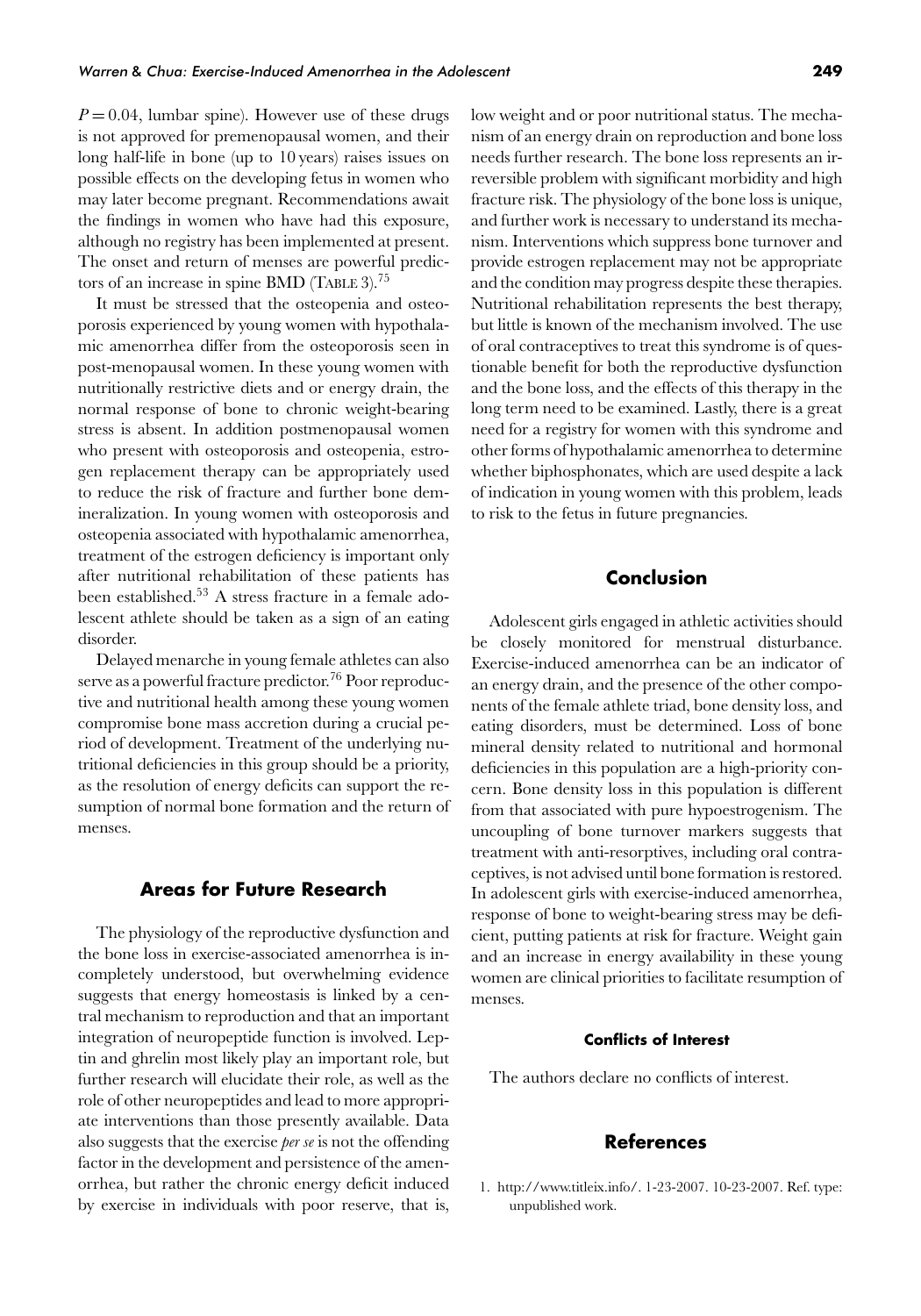- 2. GREENE, D.A. & G.A. NAUGHTON. 2006. Adaptive skeletal responses to mechanical loading during adolescence. Sports Med. **36:** 723–732.
- 3. KANNUS, P., H. HAAPASALO, M. SANKELO, *et al*. 1995. Effect of starting age of physical activity on bone mass in the dominant arm of tennis and squash players. Ann. Intern. Med. **123:** 27–31.
- 4. ZANKER, C.L., C. OSBORNE, C.B. COOKE, *et al*. 2004. Bone density, body composition and menstrual history of sedentary female former gymnasts, aged 20–32 years. Osteoporos. Int. **15:** 145–154.
- 5. ROBINSON, T.L., C. SNOW-HARTER, D.R. TAAFFE, *et al*. 1995. Gymnasts exhibit higher bone mass than runners despite similar prevalence of amenorrhea and oligomenorrhea. J. Bone Miner. Res. **10:** 26–35.
- 6. Stedman's Medical Dictionary, 27th ed. 2000. Lippincott Williams & Wilkins. Philadelphia, PA.
- 7. THE PRACTICE COMMITTEE OF THE AMERICAN SOCIETY FOR REPRODUCTIVE MEDICINE. 2006. Current evaluation of amenorrhea. Fertil. Steril. **86**(Suppl 4): S148.
- 8. PETTERSSON, F., H. FRIES & S.J. NILLIUS. 1973. Epidemiology of secondary amenorrhea. I. Incidence and prevalence rates. Am. J. Obstet. Gynecol. **117:** 80–86.
- 9. SINGH, K.B. 1981. Menstrual disorders in college students. Am. J. Obstet. Gynecol. **140:** 299–302.
- 10. ABRAHAM, S.F., P.J. BEUMONT, I.S. FRASER & D. LLEWELLYN-JONES. 1982. Body weight, exercise and menstrual status among ballet dancers in training. Br. J. Obstet. Gynaecol. **89:** 507–510.
- 11. DUSEK, T. 2001. Influence of high intensity training on menstrual cycle disorders in athletes. Croat. Med. J. **42:** 79– 82.
- 12. BAKER, E.R., R.S. MATHUR, R.F. KIRK & H.O. WILLIAMSON. 1981. Female runners and secondary amenorrhea: correlation with age, parity, mileage, and plasma hormonal and sex-hormone-binding globulin concentrations. Fertil. Steril. **36:** 183–187.
- 13. CHUMLEA, W.C., C.M. SCHUBERT, A.F. ROCHE, *et al*. 2003. Age at menarche and racial comparisons in US girls. Pediatrics **111:** 110–113.
- 14. BEALS, K.A. & M.M. MANORE. 2002. Disorders of the female athlete triad among collegiate athletes. Int. J. Sport Nutr. Exerc. Metab. **12:** 281–293.
- 15. BYRNE, S. & N. MCLEAN. 2002. Elite athletes: effects of the pressure to be thin. J. Sci. Med. Sport **5:** 80–94.
- 16. SUNDGOT-BORGEN, J. & M.K. TORSTVEIT. 2004. Prevalence of eating disorders in elite athletes is higher than in the general population. Clin. J. Sport Med. **14:** 25–32.
- 17. NATTIV, A., R. AGOSTINI, B. DRINKWATER & K.K. YEAGER. 1994. The female athlete triad: the inter-relatedness of disordered eating, amenorrhea, and osteoporosis. Clin. Sports Med. **13:** 405–418.
- 18. YEAGER, K.K., R. AGOSTINI, A. NATTIV & B. DRINKWA-TER. 1993. The female athlete triad: disordered eating, amenorrhea, osteoporosis. Med. Sci. Sports Exerc. **25:** 775–777.
- 19. OTIS, C.L., B. DRINKWATER, M. JOHNSON, A. LOUCKS & J. WILMORE. 1997. American College of Sports Medicine position stand: The female athlete triad. Med. Sci. Sports Exerc. **29:** i–ix.
- 20. NATTIV, A., A.B. LOUCKS, M.M. MANORE, *et al*. 2007. American College of Sports Medicine position stand: The female athlete triad. Med. Sci. Sports Exerc. **39:** 1867– 1882.
- 21. DRINKWATER, B.L., K. NILSON, C.H. CHESNUT, *et al*. 1984. Bone mineral content of amenorrheic and eumenorrheic athletes. N. Engl. J. Med. **311:** 277–281.
- 22. CANN, C.E., M.C. MARTIN, H.K. GENANT & R.B. JAFFE. 1984. Decreased spinal mineral content in amenorrheic women. JAMA **251:** 626–629.
- 23. LINDBERG, J.S., W.B. FEARS, M.M. HUNT, *et al*. 1984. Exercise-induced amenorrhea and bone density. Ann. Intern. Med. **101:** 647–648.
- 24. MARCUS, R., C. CANN, P. MADVIG, *et al*. 1985. Menstrual function and bone mass in elite women distance runners: endocrine and metabolic features. Ann. Intern. Med. **102:** 158–163.
- 25. DHUPER, S., M.P. WARREN, J. BROOKS-GUNN & R. FOX. 1990. Effects of hormonal status on bone density in adolescent girls. J. Clin. Endocrinol. Metab. **71:** 1083–1088.
- 26. RIGOTTI, N.A., S.R. NUSSBAUM, D.B. HERZOG & R.M. NEER. 1984. Osteoporosis in women with anorexia nervosa. N. Engl. J. Med. **311:** 1601–1606.
- 27. AYERS, J.W., G.P. GIDWANI, I.M. SCHMIDT & M. GROSS. 1984. Osteopenia in hypoestrogenic young women with anorexia nervosa. Fertil. Steril. **41:** 224–228.
- 28. BILLER, B.M., V. SAXE, D.B. HERZOG, *et al*. 1989. Mechanisms of osteoporosis in adult and adolescent women with anorexia nervosa. J. Clin. Endocrinol. Metab. **68:** 548– 554.
- 29. BACHRACH, L.K., D. GUIDO, D. KATZMAN, *et al*. 1990. Decreased bone density in adolescent girls with anorexia nervosa. Pediatrics **86:** 440–447.
- 30. BACHRACH, L.K., D.K. KATZMAN, I.F. LITT, *et al*. 1991. Recovery from osteopenia in adolescent girls with anorexia nervosa. J. Clin. Endocrinol. Metab. **72:** 602–606.
- 31. BILLER, B.M., J.F. COUGHLIN, V. SAXE, *et al*. 1991. Osteopenia in women with hypothalamic amenorrhea: a prospective study. Obstet Gynecol. **78:** 996–1001.
- 32. PRIOR, J.C., Y.M. VIGNA, M.T. SCHECHTER & A.E. BURGESS. 1990. Spinal bone loss and ovulatory disturbances. N. Engl. J. Med. **323:** 1221–1227.
- 33. WARREN M.P., J. BROOKS-GUNN, L.H. HAMILTON, *et al*. N Engl J Med. **314**(21):1348–1353.
- 34. WARREN, M.P. 1980. The effects of exercise on pubertal progression and reproductive function in girls. J. Clin. Endocrinol. Metab. **51:** 1150–1157.
- 35. LOUCKS, A.B. & J.R. THUMA. 2003. Luteinizing hormone pulsatility is disrupted at a threshold of energy availability in regularly menstruating women. J. Clin. Endocrinol. Metab. **88:** 297–311.
- 36. CASTELO-BRANCO, C., F. REINA, A.D. MONTIVERO, *et al*. 2006. Influence of high-intensity training and of dietetic and anthropometric factors on menstrual cycle disorders in ballet dancers. Gynecol. Endocrinol. **22:** 31–35.
- 37. LOUCKS, A.B., M. VERDUN & E.M. HEATH. 1998. Low energy availability, not stress of exercise, alters LH pulsatility in exercising women. J. Appl. Physiol. **84:** 37–46.
- 38. DE SOUZA, M.J., D.K. LEE, J.L. VANHEEST, *et al*. 2007. Severity of energy-related menstrual disturbances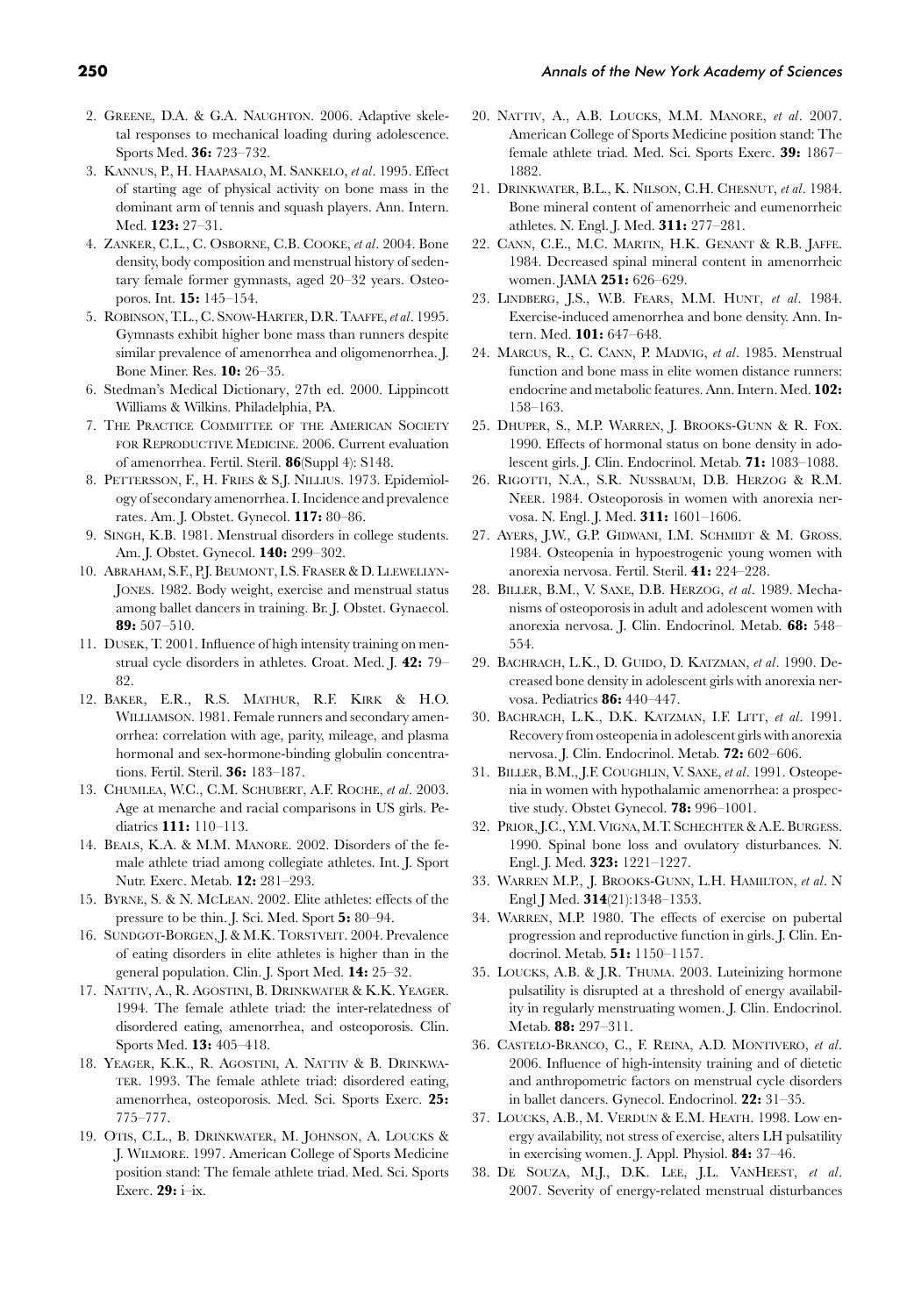increases in proportion to indices of energy conservation in exercising women. Fertil. Steril. **88:** 971–975.

- 39. DE SOUZA, M.J., M.S. MAGUIRE, K.R. RUBIN & C.M. MARESH. 1990. Effects of menstrual phase and amenorrhea on exercise performance in runners. Med. Sci. Sports Exerc. **22:** 575–580.
- 40. WADE, G.N., J.E. SCHNEIDER & H.Y. LI. 1996. Control of fertility by metabolic cues. Am. J. Physiol. **270**(1 Pt 1): E1–19.
- 41. BODEN, G., X. CHEN, M. MOZZOLI & I. RYAN. 1996. Effect of fasting on serum leptin in normal human subjects. J. Clin. Endocrinol. Metab. **81:** 3419–3423.
- 42. WEIGLE, D.S., P.B. DUELL, W.E. CONNOR, *et al*. 1997. Effect of fasting, refeeding, and dietary fat restriction on plasma leptin levels. J. Clin. Endocrinol. Metab. **82:** 561–565.
- 43. CHAN, J.L., K. HEIST, A.M. DEPAOLI, J.D. VELDHUIS & C.S. MANTZOROS. 2003. The role of falling leptin levels in the neuroendocrine and metabolic adaptation to short-term starvation in healthy men. J. Clin. Invest. **111:** 1409–1421.
- 44. WELT, C.K., J.L. CHAN, J. BULLEN, *et al*. 2004. Recombinant human leptin in women with hypothalamic amenorrhea. N. Engl. J. Med. **351:** 987–997.
- 45. FENICHEL, R.M., J.D. DOMINGUEZ, L. MAYER, *et al*. Leptin levels and luteinizing hormone pulsatility in normal cycling women and their relationship to daily changes in metabolic rate. Fertil. Steril. In press.
- 46. LAUGHLIN, G.A. & S.S. YEN. 1997. Hypoleptinemia in women athletes: absence of a diurnal rhythm with amenorrhea. J. Clin. Endocrinol. Metab. **82:** 318–321.
- 47. WARREN, M.P., F. VOUSSOUGHIAN, E.B. GEER, *et al*. 1999. Functional hypothalamic amenorrhea: hypoleptinemia and disordered eating. J. Clin. Endocrinol. Metab. **84:** 873–877.
- 48. SCHNEIDER, L.F. & M.P. WARREN. 2006. Functional hypothalamic amenorrhea is associated with elevated ghrelin and disordered eating. Fertil. Steril. **86:** 1744–1749.
- 49. LAUGHLIN, G.A. & S.S. YEN. 1996. Nutritional and endocrine-metabolic aberrations in amenorrheic athletes. J. Clin. Endocrinol. Metab. **81:** 4301–4309.
- 50. DE SOUZA, M.J. & N.I. WILLIAMS. 2004. Physiological aspects and clinical sequelae of energy deficiency and hypoestrogenism in exercising women. Hum. Reprod. Update **10:** 433–448.
- 51. ZANKER, C.L. & I.L. SWAINE. 1998. Relation between bone turnover, oestradiol, and energy balance in women distance runners. Br. J. Sports Med. **32:** 167–171.
- 52. IHLE, R. & A.B. LOUCKS. 2004. Dose-response relationships between energy availability and bone turnover in young exercising women. J. Bone Miner Res. **19:** 1231– 1240.
- 53. DOMINGUEZ, J., L. GOODMAN, G.S. SEN, *et al*. 2007. Treatment of anorexia nervosa is associated with increases in bone mineral density, and recovery is a biphasic process involving both nutrition and return of menses. Am. J. Clin. Nutr. **86:** 92–99.
- 54. VESTERGAARD, P., C. EMBORG, R.K. STOVING, *et al*. 2003. Patients with eating disorders. A high-risk group for fractures. Orthop. Nurs. **22:** 325–331.
- 55. VESTERGAARD, P., C. EMBORG, R.K. STOVING, *et al*. 2002. Fractures in patients with anorexia nervosa, bulimia ner-

vosa, and other eating disorders—a nationwide register study. Int. J. Eat. Disord. **32:** 301–308.

- 56. AMERICAN PSYCHIATRIC ASSOCIATION. 2006. Treatment of patients with eating disorders [third ed.]. Am. J. Psychiatry **163**(7 Suppl): 4–54.
- 57. AMERICAN ACADEMY OF PEDIATRICS. 2000. Committee on Sports Medicine and Fitness: medical concerns in the female athlete. Pediatrics **106:** 610–613.
- 58. AMERICAN ACADEMY OF PEDIATRICS. COMMITTEE ON ADO-LESCENCE. 2003. Identifying and treating eating disorders. Pediatrics **111:** 204–211.
- 59. GOLDEN, N.H., D.K. KATZMAN, R.E. KREIPE, *et al*. 2003. Eating disorders in adolescents: position paper of the Society for Adolescent Medicine. J. Adolesc. Health **33:** 496– 503.
- 60. WARREN, M.P. & A.R. HAGEY. 2004. The genetics, diagnosis and treatment of amenorrhea. Minerva Ginecol. **56:** 437– 455.
- 61. HANS, D., R.W. DOWNS, F. DUBOEUF, *et al*. 2006. Skeletal sites for osteoporosis diagnosis: the 2005 ISCD Official Positions. J. Clin. Densitom. **9:** 15–21.
- 62. KHAN, A.A., L. BACHRACH, J.P. BROWN, *et al*. 2004. Standards and guidelines for performing central dual-energy x-ray absorptiometry in premenopausal women, men, and children. J. Clin. Densitom. **7:** 51–64.
- 63. KHAN, A.A., D.A. HANLEY, J.P. BILEZIKIAN, *et al*. 2006. Standards for performing DXA in individuals with secondary causes of osteoporosis. J. Clin. Densitom. **9:** 47–57.
- 64. DIAZ, A., M.R. LAUFER & L.L. BREECH. 2006. Menstruation in girls and adolescents: using the menstrual cycle as a vital sign. Pediatrics **118:** 2245–2250.
- 65. CARLSON, J.L., M. CURTIS & B. HALPERN-FELSHER. 2007. Clinician practices for the management of amenorrhea in the adolescent and young adult athlete. J. Adolesc. Health **40:** 362–365.
- 66. WARREN, M.P., K.K. MILLER, W.H. OLSON, *et al*. 2005. Effects of an oral contraceptive (norgestimate/ethinyl estradiol) on bone mineral density in women with hypothalamic amenorrhea and osteopenia: an open-label extension of a double-blind, placebo-controlled study. Contraception **72:** 206–211.
- 67. HERGENROEDER, A.C., E.O. SMITH, R. SHYPAILO, *et al*. 1997. Bone mineral changes in young women with hypothalamic amenorrhea treated with oral contraceptives, medroxyprogesterone, or placebo over 12 months. Am. J. Obstet. Gynecol. **176:** 1017–1025.
- 68. CASTELO-BRANCO, C., J.J. VICENTE, F. PONS, *et al*. 2001. Bone mineral density in young, hypothalamic oligoamenorrheic women treated with oral contraceptives. J. Reprod. Med. **46:** 875–879.
- 69. GULEKLI, B., M.C. DAVIES & H.S. JACOBS. 1994. Effect of treatment on established osteoporosis in young women with amenorrhoea. Clin. Endocrinol. (Oxf.) **41:** 275– 281.
- 70. KLIBANSKI, A., B.M. BILLER, D.A. SCHOENFELD, *et al*. 1995. The effects of estrogen administration on trabecular bone loss in young women with anorexia nervosa. J. Clin. Endocrinol. Metab. **80:** 898–904.
- 71. GORDON, C.M., E. GRACE, S.J. EMANS, *et al*. 2002. Effects of oral dehydroepiandrosterone on bone density in young